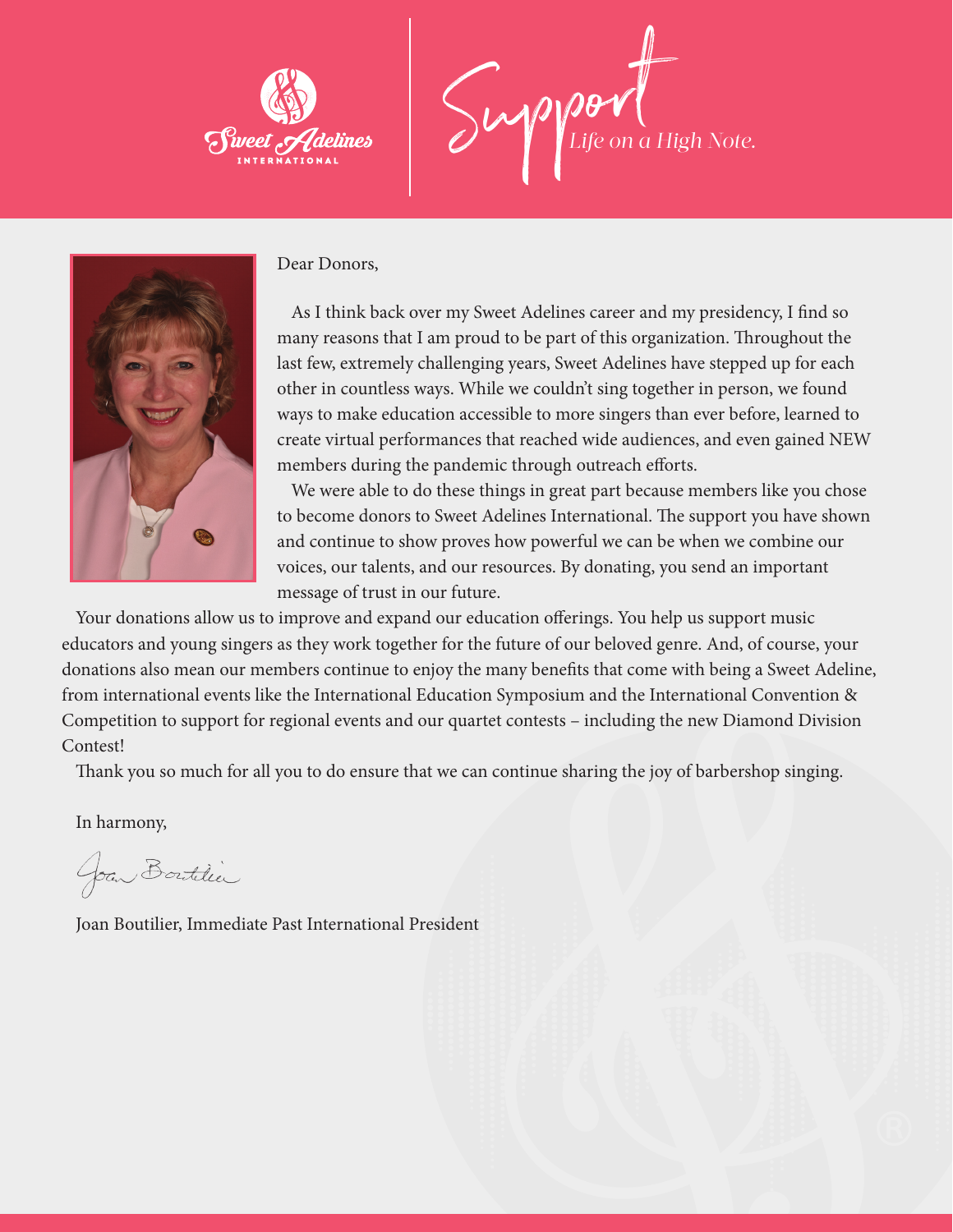*To our many partners in philanthropy,* Sweet Adelines International thanks you for your faithfulness and generosity in supporting our vision of *Inspiring and empowering voices to joyfully harmonize the world.* The following is a list of donors who contributed between November, 2021 and April, 2022.

## *Education Fund*

Aucello, Ann Bagby, Beverly Bates, Donna Berardinelli, Beverly Braxton, Barbara Bruening, Beverly Carfolite, Barbara Casey, Michelle Chalk, Cheryl Clinch, Pippa Cole, Albert Crowe, Mike and JD Cudmore, Wendy Dahl, Diana Davis, Paula Dow, Kathy Hanchett, Karen Hanson, Margaret Hays, Lee Hunget, Michelle Kerr, Bonnie Kresse, Margaret Levitin, Joan Lewin, Marjorie Lewis, Cynthia Lloyd, Glenda Magnuson, Deborah Maybury, Vickie Meyer, Jan Nielsen, Barbara Palmer, Valerie Preller, Kay Roberts, Evelyn Schnack, Marilyn Schoenlank, Jean Standerfer, Ann Thompson, Carol Thompson, Sydney Weiser, Lester and Kathy Young, Margretta Zecha, A.

## *Greatest Need Fund*

Anonymous Donor Amodeo, Adele Anderson, Doris Ary, Debra Ashford, Mary Ashmore, Judy Bachand, Kathy Baize, Laura

Barlow, Mary Ann Beers, Ann Benjamin, Madalyn Bennett, Marlys Bensing, Susanne Bergsma, Christine Bican, Sarah Bosma, Marcia Breiding, Esther Bromert, Kay Brost, Linda Brown, Lynnette Buchholz, Elizabeth Buck, Marge Buffalo Gateway Chapter Butler, Linda Carlton, Sally Carr, Amy Casey, Leslie Cetel, Shelley Chalk, Cheryl Chalmers, Lee Christopher, Carol Cole, Holly Coleman, Maureen Copeland, Bruce and Becky Corder, Emily Cox, Reggie Cranberry Shores Chapter Crowe, Mike and JD Danby, Gretchen Dawson, Marcia Dedrick, Dorothy Dempsey, Jean Derman, Helen Deupree Family Foundation DiSunno, Peggy Dow, Kathy Dreyer, Lori Eastman. Kathleen Easton, Virginia Elder, Sherry Elliott, Diane Eltgroth, Betsy Ernissee, Sheila Evans, Iris Faithful, Peg Ferenc, Deb Fick, Norma Field, Nancy\* Fitzke-Poncin, Louise French, Rosanne

Frey, Cathy Friedmeyer, Marjorie Furiati, Pamela Gagnon, Celeste Galle, Karen Garnett, Betty Garside, Michele Geggus, Uta Gianopoulos, Jean Giese, Laura Giovani, Jacque Goulart, Marian Graham, Naomi Graham, Jeniffer Grossman, Gail Gustoff, Christine Hager, Elizabeth Hansborough, Grace Harris, Jennifer Harvie, Marilyn Harwood, Juanita Hayes, Annie Hayes, Christine Hays, Lee Heinsman, Patricia Herring, Linda Hillyard, Allyson Hillyer, B Gail Hirt, Dorothy Hoffman, Paula Hollar, Susan Hopkins, Janet Horton, Tricia Hughes, Shelly and Mike Gehrke Hupach, Arlene Hurdle, Gloria Hurst, Terry and Darren Inman,Nancy Jamieson, Carol Janowski, Stephanie Jennings, Lauren Johnson, Jody Jurrens, Terry Jussel, Elsie Kallman, Daniel Kaplan, Eva Karl, Kristi King, Rebecca Klein, Rachel Kroetch, Atsuko Kudela, Mary Lou Liddicoatt, Linda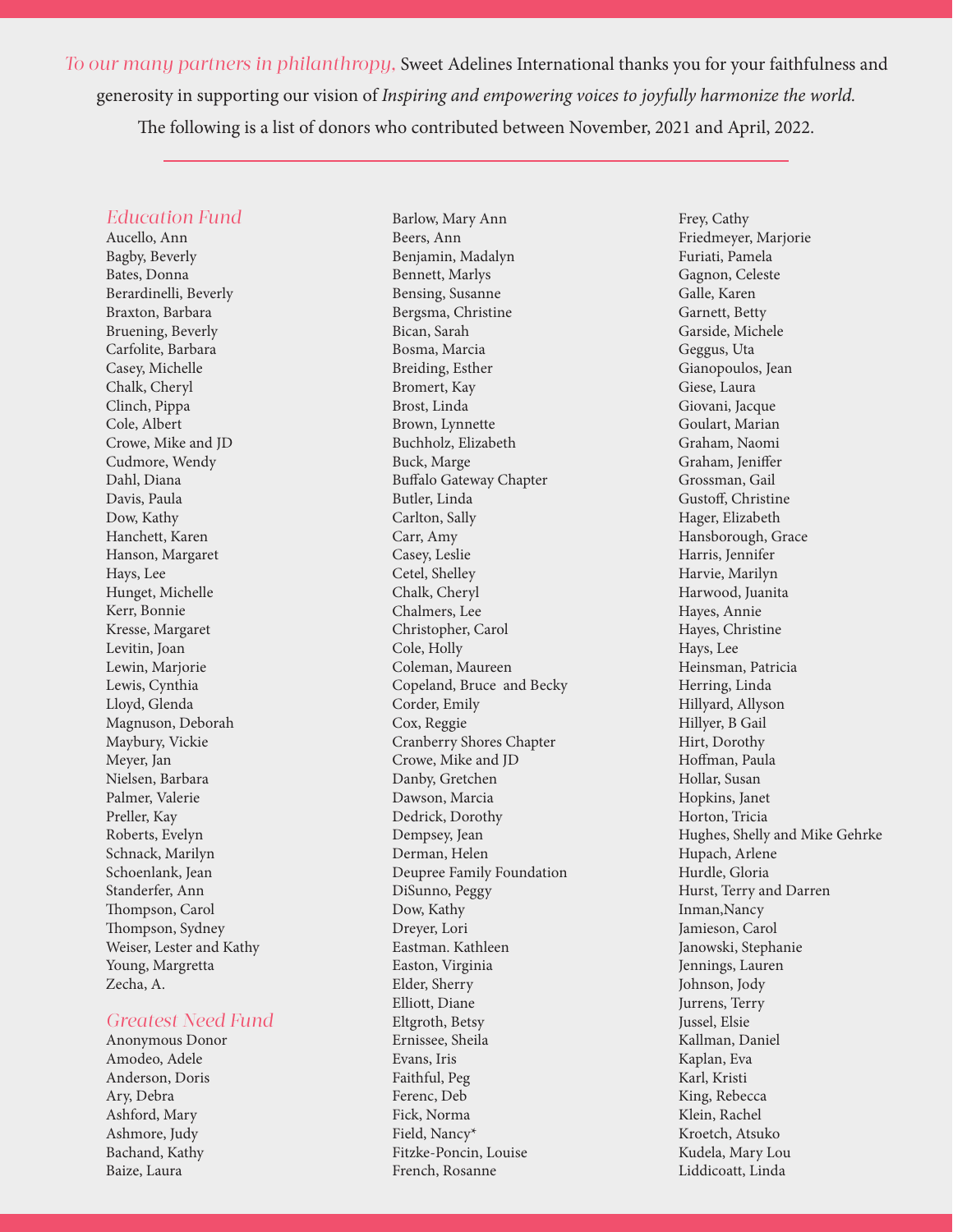Liebling, Brenda Lively, Patty Long Island Sound Chapter Lopez, Deborah Lovejoy, Marti Lowry Family Luallin, Shellie Luber, Rosalie Lyons, Lillian MacCaskill, Jan Machek, Kim Mack, Barbara Mahoney, Meg Malinowski, Christine Mandiak, Patricia Manning, Eileen Martinez, Sheila McAlexander, Ann McDermott, Marian McDowell, Martha McFadden, Carol McMurray, Mary Beth McNeeley, Kathleen Mills, Sheree Mirkovic, Betsy Mitchell, Priscilla Montgomery, Sarah Morgenthaler, Betsy Morton, Kathy Moskowitz, Carol Myrick, Diane Nidoh, Gayle North Atlantic Region One Norton, Lisa O'Brien, Emily O'Leary, Patricia Ossoff, Lynn Oyama, Charlene Pann, Carol Pardis, Shelly Paronto, Alta Peters, Debra Pickholtz, Sarajoy Pomerleau, Bonnie Porter, Kimberly Porzel, Renée Powers, Christine Powers, Stacey Prange, Mary-Margaret Prendergast, Karen Preston, Beckie Propst, Shelley Raby, Jean Rasmussen, Jenna Reed, Barbara Reed, Eva Sue Rettig, Joan Richardson, Irene Rieboldt, Renee Rightor, Linda

Ringer, Sarah Rippetoe, Leah Roberts, Von Schanck, Donna Schmidt, Jacquelyn Schultz, Laura Schumacher, Linda Schwenk, Suzann Sechler, Jewel Sellstrom, Kathy Senior Citizens Sheffler, Cindy Sherman, Judith Shriver, Carol Shuster, Nancy Sims, Michele Smith, Donna Smith, Carol Smith, Judith Spriestersbach, Jill Starr, Julie Steinert, Janet Stevens, Christine Stoner, Joan Storer, Ken Strakowsky, Lenore Strauss, Bonnie Strenge, Marvin and Rebecca Strub, Marianne Talbot, Tammy Taylor, Barbara Taylor, Elizabeth Temperante, Christina Ten Eyck, Marcia Thain, Denise Thompson, Jennifer Thomson, Denise Tiedt, Linda Tomsic, Karin Tosi, Sharon Tschopp, Carolin Vallee de Croix Chapter Vandenboom, Sue VanMaren, Kathleen Verma, Maxine Versage, Eve Vincent, Sue Walaszek, Mary Walden, Sara Wallace, Sally Ward, Carolyn Waterfield, Beverly Watkins, Kathleen Wentsel, Cydney Wescott, Dee Wicklander, Judith Widerski, Ruth Williams, Beverley Wilson, JoAnn Wilson, Wynne

Wolf, Rose Wong, Verna Worthington, Frances Yahara River Chapter Yanow, Marlene Yinger, Susan Zabel, Marlene

## *Young Singers Fund*

Coffman, Shirley Bagby, Beverly Barkley, Susan Basden, Kathy Bendik, Helenanne Berardinelli, Beverly Bernard, Karen Bonior, Susan Booth, Susan Buffalo Gateway Chapter Bushard, Maureen Capital City Chapter Carson, Stefanie Casey, Leslie Chalk, Cheryl Clark, Carol Collins, John Cooper, Shirley and Curtis Crosstown Sounds Quartet Davis, Blair Delmarva Chapter Entrikin, Dana Eppolite, Alice Foret, Sarah Garland, Fran Garside, Michele Geggus, Uta Gilbert, Gary and Judy Gilliam, Martha Goldberg, Leah Goose, Laurie Gregg, Diana Guyse, Jeanne Hays, Lee Healey, Carolyn Henderson, Joan Hinton, Jamie HOPE Quartet Huffman, Molly Jones, Marcie Konkel, Lenore La Borde, Laura Lahr, Do Lahr, Deborah Leo, Gary Long, Nancy Lucken, Kathleen Macrillo Elaine Mc Cann, Josephene McKenna, Janice McKenzie, Carol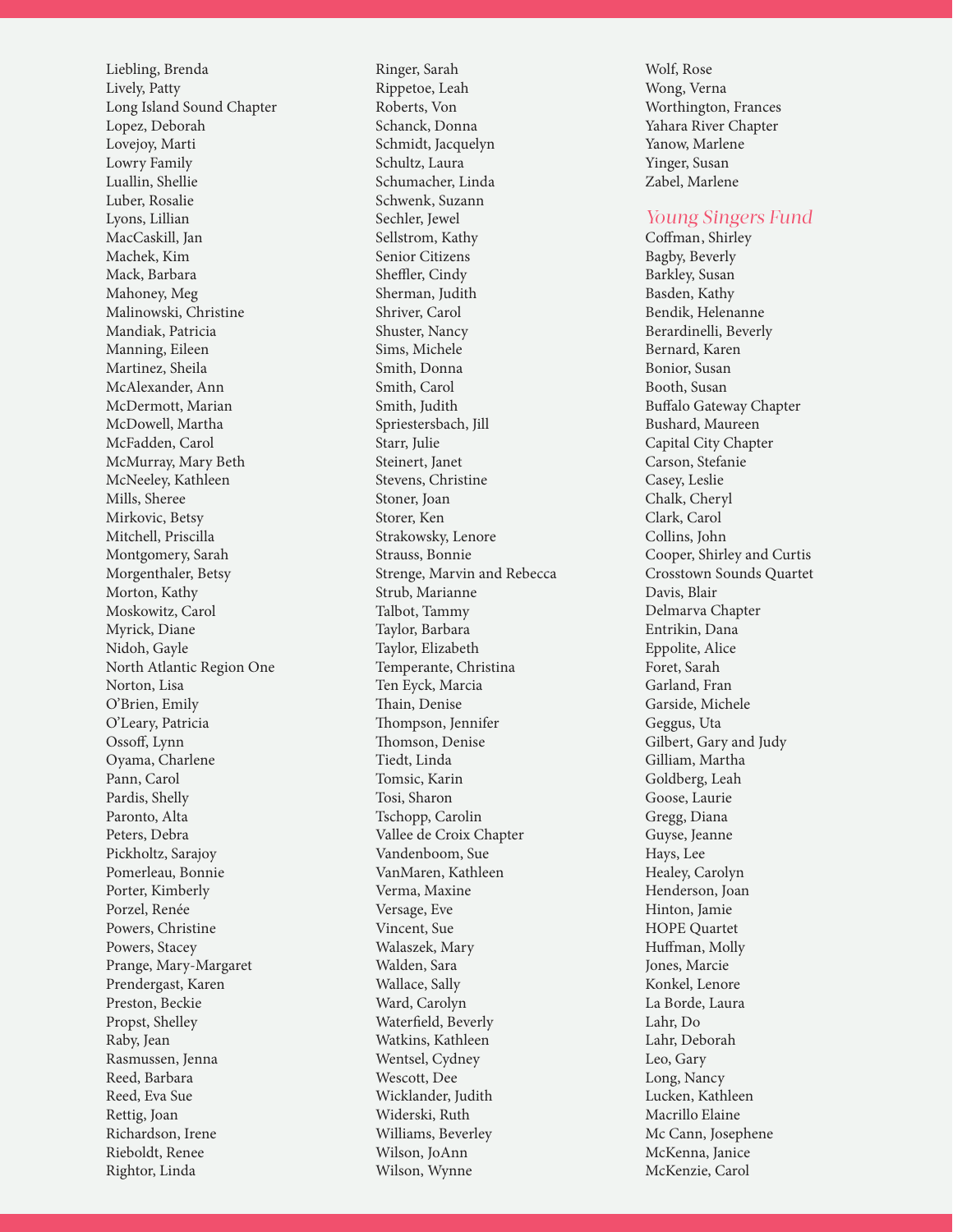Meyer, Jan Miernicki, Gail Moise, Sandra Morris, Trudy Murray, Norma O'Brien, Emily One Voice Chapter Ovation Champion Club Region 13 Palmer, Sandy Parkell, Phyllis Partynski, Laura Phillips, Karen Pietz, Trina Pilon, Karen Pinder, Emily Pritchard-Choy, Karen KCKC Quartet Reid, Christy Reigel, Patricia Rust, Bonita Schoelzel, Priscilla Schopinsky, Douglas and Stacy Scott, Michelle Scottsdale Chapter Shepard, Sheila Shouse, Alice Shulman, Regan Spirit of Syracuse Chapter

Sussman, Allen The Woodlands Show Chapter Thompson, Susan Tran, Dao Triola, Karen Wallace, Sally Welch, JoEllyn Wetterlin, Linda Wetzel, Barbara Whitford, Diane Williams, Lou Wilson, JoAnn Word, Jennifer

## *Scholarship Fund*

Association of International Champions Beck, Sue Chalk, Cheryl Clements, Linda Cox, Marilyn Di, Anja Fulton, Marsha Garside, Michele Koch, Karen Kreklau, Mary Etta Martella, Linda Masterson, Melanie

Masterson, Laurie Meyer, Jan Noteware, Christine Pyeatt, Ann Rhea, Mary Riley, Diana Rooney-Schieser, Cathy Smith, Beth Thaver, Deelan VanHecke, Rosalyn Zucker, Joyce

\*deceased

*This reflects donors who made a contribution November 1, 2021 – April 30, 2022. We have made every effort to ensure the accuracy of this list. If we have missed your name, we apologize. Please reach out to philanthropy@sweetadelines.com so we can be sure to include you in the next publication.*